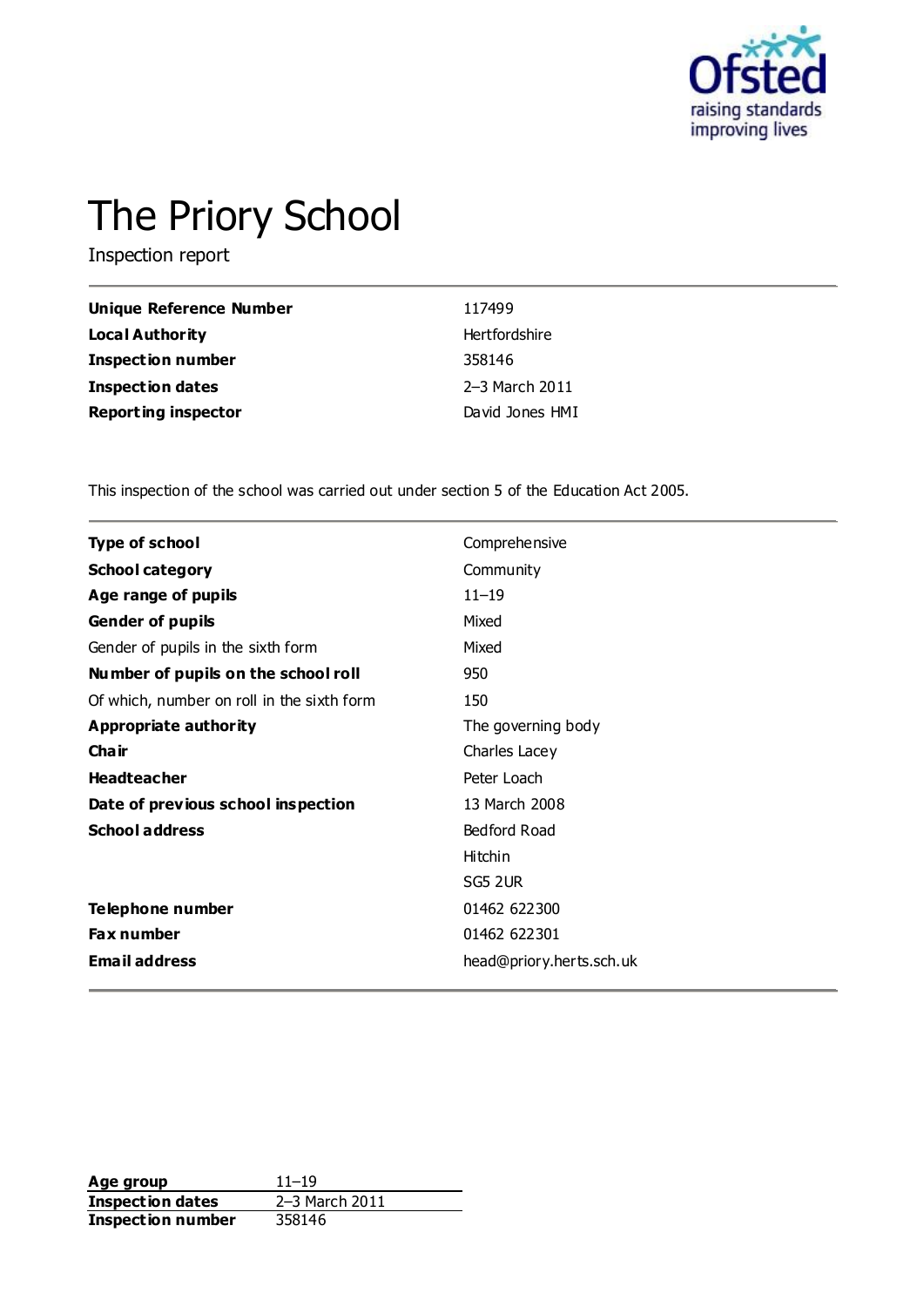The Office for Standards in Education, Children's Services and Skills (Ofsted) regulates and inspects to achieve excellence in the care of children and young people, and in education and skills for learners of all ages. It regulates and inspects childcare and children's social care, and inspects the Children and Family Court Advisory Support Service (Cafcass), schools, colleges, initial teacher training, work-based learning and skills training, adult and community learning, and education and training in prisons and other secure establishments. It assesses council children's services, and inspects services for looked after children, safeguarding and child protection.

Further copies of this report are obtainable from the school. Under the Education Act 2005, the school must provide a copy of this report free of charge to certain categories of people. A charge not exceeding the full cost of reproduction may be made for any other copies supplied.

If you would like a copy of this document in a different format, such as large print or Braille, please telephone 0300 123 4234, or email **[enquiries@ofsted.gov.uk](mailto:enquiries@ofsted.gov.uk)**.

You may copy all or parts of this document for non-commercial educational purposes, as long as you give details of the source and date of publication and do not alter the documentation in any way.

To receive regular email alerts about new publications, including survey reports and school inspection reports, please visit our website and go to 'Subscribe'.

Royal Exchange Buildings St Ann's Square Manchester M2 7LA T: 0300 123 4234 Textphone: 0161 618 8524 E: **[enquiries@ofsted.gov.uk](mailto:enquiries@ofsted.gov.uk)**

W: **[www.ofsted.gov.uk](http://www.ofsted.gov.uk/)**

© Crown copyright 2011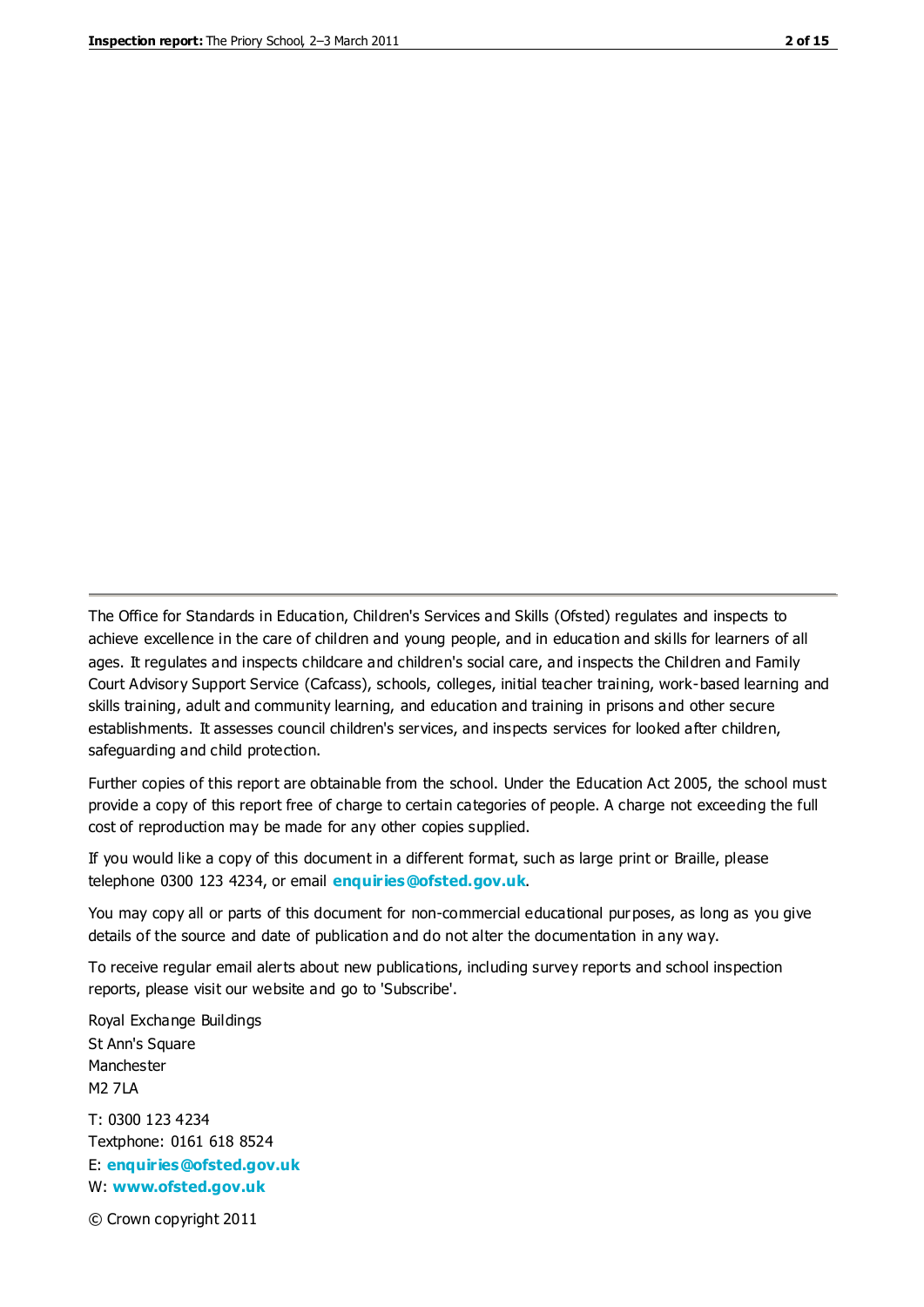# **Introduction**

This inspection was carried out by one of Her Majesty's Inspectors (HMI) and four additional inspectors. The inspection team observed 48 lessons, taught by 46 teachers. Meetings were held with the headteacher, nominated staff, members of the governing body and a representative of the local authority. Inspectors observed the school's work, looked at a wide range of documentation and met with groups of students. The inspection team reviewed 492 questionnaires returned by parents and carers. A total of 172 student and 122 staff questionnaires were evaluated.

The inspection team reviewed many aspects of the school's work. It looked in detail at a number of key areas.

- The nature of the academic standards secured and the current rate of student progress.
- The quality of teaching available and how it is impacting on student progress.
- The curriculum provided and its impact on standards.
- The quality of sixth form provision at the school and its relationship with the 'townwide' sixth form consortium.

# **Information about the school**

The school is smaller than the average secondary school and draws students from across the town. There are two secondary schools locally providing single sex education. The percentage of students known to be eligible for free school meals is half that of the national average. The percentage of students from minority ethnic backgrounds is in line with the national figure, although the proportion of those who speak English as an additional language is half that of the national average.

The proportion of students registered by the school as having special educational needs and/or disabilities is above the national figure; school data notes dyslexia and moderate learning difficulties as the two largest groups. The proportion with a statement of special educational needs is less than half the national average. There are a few children who are looked after by the local authority.

The school specialisms are business and enterprise and a second specialism in applied learning was awarded in 2009. The school has received the following national accreditations: Artsmark, Sportsmark, Quality in Study Skills Support, Investors in People and the intermediate International School Award. The school is the 'hub school' for extended services locally and is part of the Hitchin Sixth Form Consortium.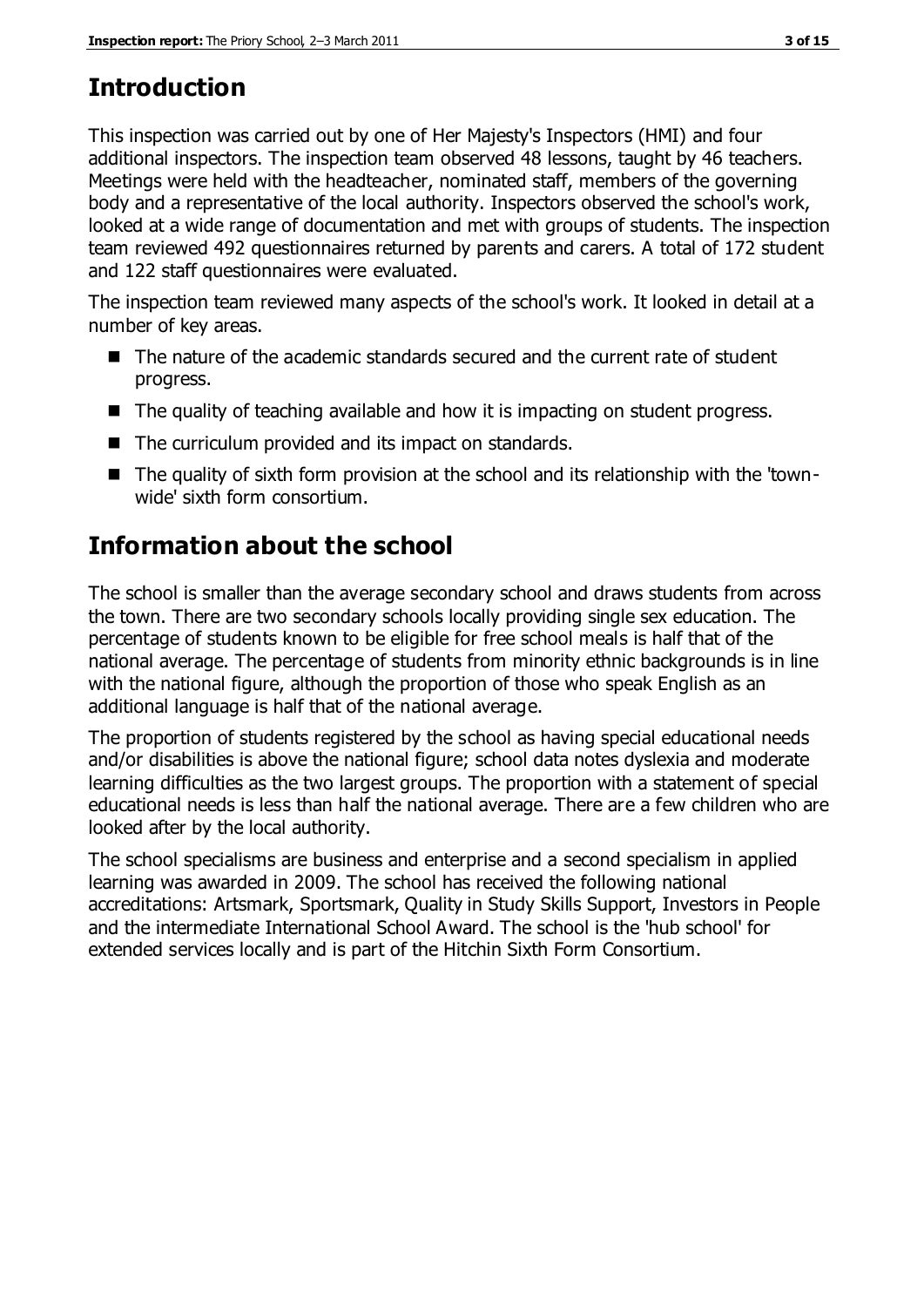# **Inspection judgements**

| Overall effectiveness: how good is the school?  |                         |  |
|-------------------------------------------------|-------------------------|--|
| The school's capacity for sustained improvement | $\overline{\mathbf{3}}$ |  |

#### **Main findings**

This is a satisfactory school. Many aspects of the school's provision are good, including an effective sixth form, and some are outstanding.

Care, guidance and support are good. As a result the school's work to keep the students safe and lead healthy lives is outstanding and attendance is high. The students' spiritual, moral, social and cultural development, their ability to make a positive contribution to the community, their behaviour and the development of their workplace skills are good.

The school's self-evaluation judges attainment as average, and inspectors agree. Results in English and mathematics have improved since 2009 and are in line with the national average. The proportion of students securing five  $A^*$  to C GCSE grades including English and mathematics is now marginally above the national figure.

Provision within the school's two specialist areas is good and has been a notable factor in rising vocational standards, although the numbers of students entering level two examinations in vocational subjects is lower than that found nationally.

Students make satisfactory progress overall. Students' progress in English and mathematics was in line with the national data in 2010, although outcomes in science were notably weaker. The students' current learning and progress show evidence of some improvement, however, the school's robust evidence base currently records variations in progress between the core subjects and underachievement for students in intervention groups. Students with special educational needs and/or disabilities make satisfactory progress overall, although evidence provided by the school shows that their progress varies considerably between year groups and between English, mathematics and science. Students from a variety of minority ethnic backgrounds make satisfactory progress; the school has identified some variation between the groups. The progress made and the standards secured by girls are significantly stronger than that made by boys; notable variations exist in the performance of lower-attaining students. Equality of opportunity is satisfactory and does not match the school's self-evaluation of 'outstanding' because of the variations in performance between students in the intervention groups and between subjects.

Inspectors agree with the school that teaching and learning in the main school are currently good overall. The school's self-evaluation notes the improvements to the quality of teaching that have been secured recently, notably in science. Teaching in the nine sixth form lessons visited was consistently good or better. The use of assessment to enhance teaching and learning is satisfactory but not good because of the variable quality of practice seen; similarly, marking ranges from satisfactory to exceptional.

The broad, balanced and innovative curriculum contributes positively to outcomes for most students, particularly in their personal well-being and development.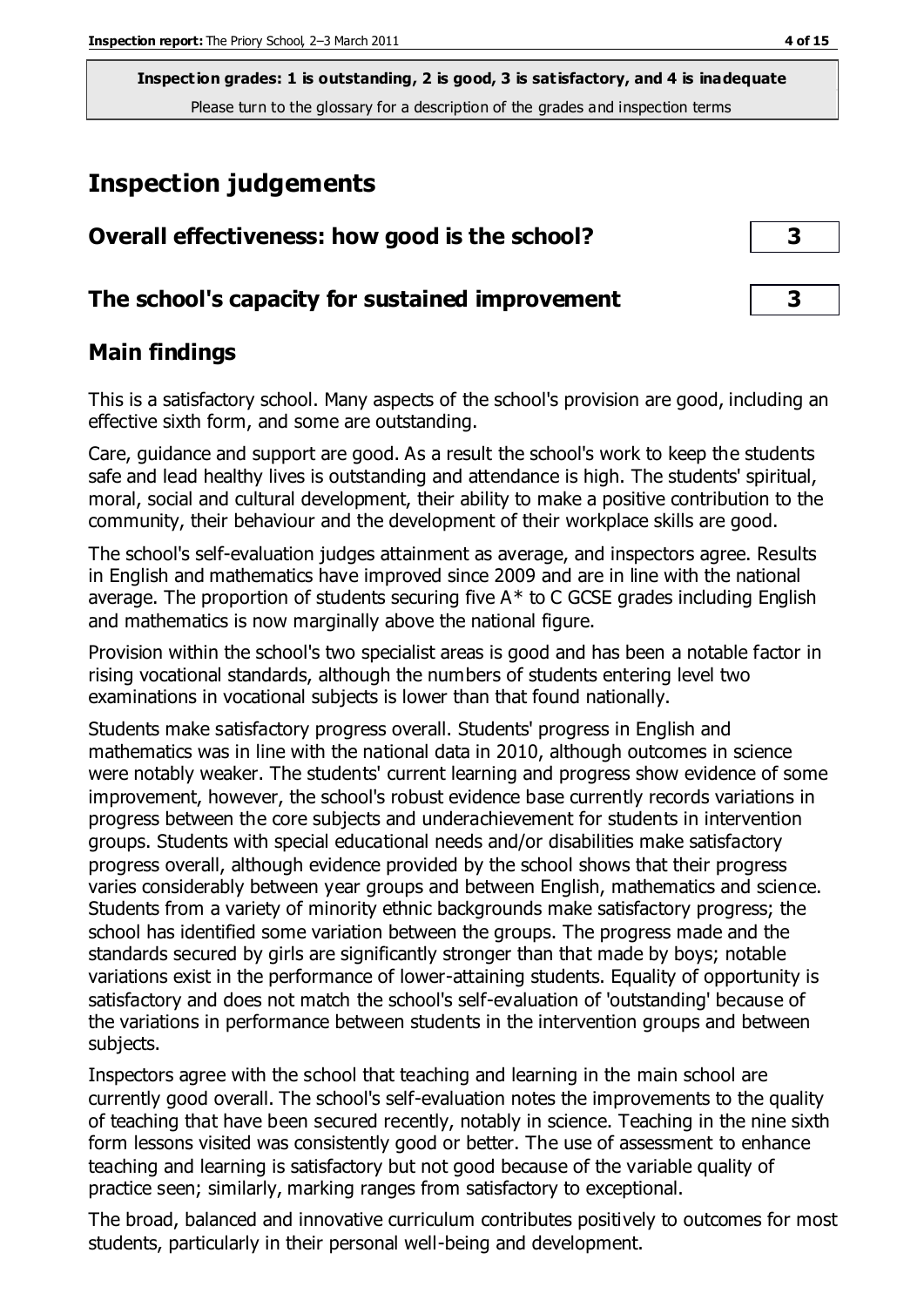Inspectors found behaviour to be good and noted a calm and civilised atmosphere as students moved around the school. Parents and carers, as well as students, are full of praise for the wide range of pastoral support available, the work of mentors and the transition arrangements from primary school. The school judged care, guidance and support as 'outstanding' because of the quality of the pastoral support provided. Inspectors agree with students, parents and carers and the school that pastoral support work is of high quality. However, the impact of the academic guidance available to sustain learning and development is satisfactory, a judgement related to the students' satisfactory progress.

Senior staff have a robust assessment database and use it to refine the intervention strategies provided. Information from this system provided to the inspection team fully supports the concerns expressed in the pre-inspection briefing provided to the school by HMI and the judgement given in this report that students make satisfactory progress overall.

The overall effectiveness of the sixth form is good. Outcomes are good. Provision is good, with the impact of the outstanding working partnership within the Hitchin Sixth Form Consortium a very significant factor. Leadership and management of the sixth form are good.

Governance is good and the governing body is passionate about the school. The governing body and the leadership team have done well to improve behaviour, attendance, the quality of teaching, and the effectiveness of the sixth form. Sufficient funding has been secured to plan major enhancements to the school's sixth form facilities. Given these improvements, the school's capacity to improve is satisfactory.

The recently restructured senior leadership team has significant strengths. However, the school's self-evaluation is overly positive, most notably regarding achievement which, although satisfactory, has declined slowly for the last three years. The school has focused on improving areas of weakness in teaching, other provision and outcomes and there is a trend of improvement in key areas despite a few remaining weaknesses. Self-evaluation lacks a realistic view of achievement, attainment on entry, the variations in progress between subjects and groups of students.

Up to 40 of schools whose overall effectiveness is judged satisfactory may receive a monitoring visit by an Ofsted inspector before their next section 5 inspection.

### **What does the school need to do to improve further?**

- Improve achievement, notably in science, for lower-attaining students and those with special educational needs and/or disabilities by:
	- utilising the current strengths in teaching and deploying them to the greatest effect
	- ensuring intervention support for lower-attaining students secures good progress
	- making sure that assessment for learning is used consistently to help students make good progress.
- Address the inconsistent application of the consequences behaviour management system raised by parents, carers and students.
- Improve attainment and progress by: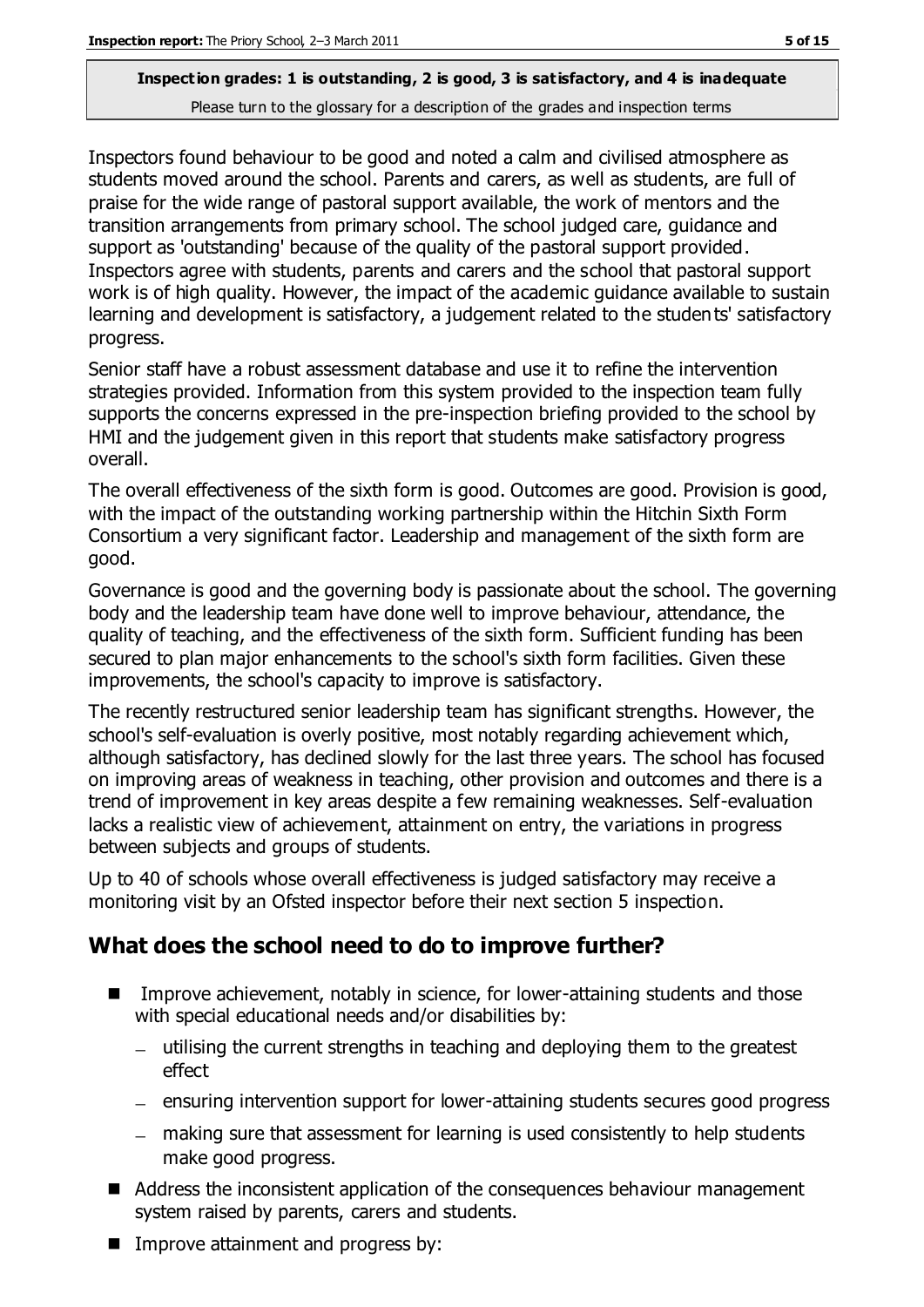- $-$  matching target setting to accurate evaluations of attainment on entry,
- ensuring that marking and assessment for learning are used consistently and effectively.
- Ensure that the recently enhanced quality of teaching improves the proportion of students securing five higher grade GCSE subjects including English and mathematics.
- Review curriculum provision so that the school's specialist status in applied learning becomes a significant factor in securing higher standards and achievement.

#### **Outcomes for individuals and groups of pupils 3**

Attainment on entry has been above average for four of the last five years, a factor confirmed by inspection evidence and the school's own data. Standards at the end of Year 11 have been close to or above average in alternate years since 2008. The proportion of students securing five A\* to C GCSE grades, 69%, was below the national average in 2010. However, the proportion of students securing five such higher grade GCSE passes that included English and mathematics, 55%, was marginally above the national figure.

Standards in science have declined for the last three years and were significantly below the national average in 2010, however, science modular results for 2011 are already more positive . The school's analysis of the 2010 examination data presented to inspectors confirms that girls made notably greater progress and secured higher standards than those gained by boys. The examination results secured by students known to be eligible for free school meals were similar to those of their peers. Overall, students progress has declined slowly over the last three years to a point just above the national figure in 2010. However, the progress made by lower-attaining students, those with special educational needs and/or disabilities, and those who speak English as an additional language was less than that of their peers. Although good and often better teaching was seen during the inspection where students' progress was at least good in the large majority of lessons observed by inspectors, the erratic progress of various groups of students receiving intervention support as recorded by the school, makes progress for the school as a whole, no higher than satisfactory.

In those lessons where inspectors observed good teaching, learning was more positive than the school's current assessment information indicates. The students' positive attitude to learning was a key factor in all lessons. Outcomes are strongest where there is a clear focus on what the students are expected to learn and students respond well to this challenge. In an outstanding Year 11 English lesson, the teacher revised similes and metaphors as she built the students' use of emotive language to explain the reaction of key characters in the text. A scrutiny of the students' books revealed significant recent progress because of a very strong match of task to the students' learning needs and to that of the boys in particular.

Students and their parents and carers are very positive that students feel safe in school and inspectors observed good staff/student relationships to support this view. The school provides outstanding support for a healthy lifestyle; a wide range of school meals is available and the number of students taking part in sport is high. All those over age 16 have discounted fees to access the local sports facilities. The students' contribution to the school and wider community is good with significant sums raised for charity, however,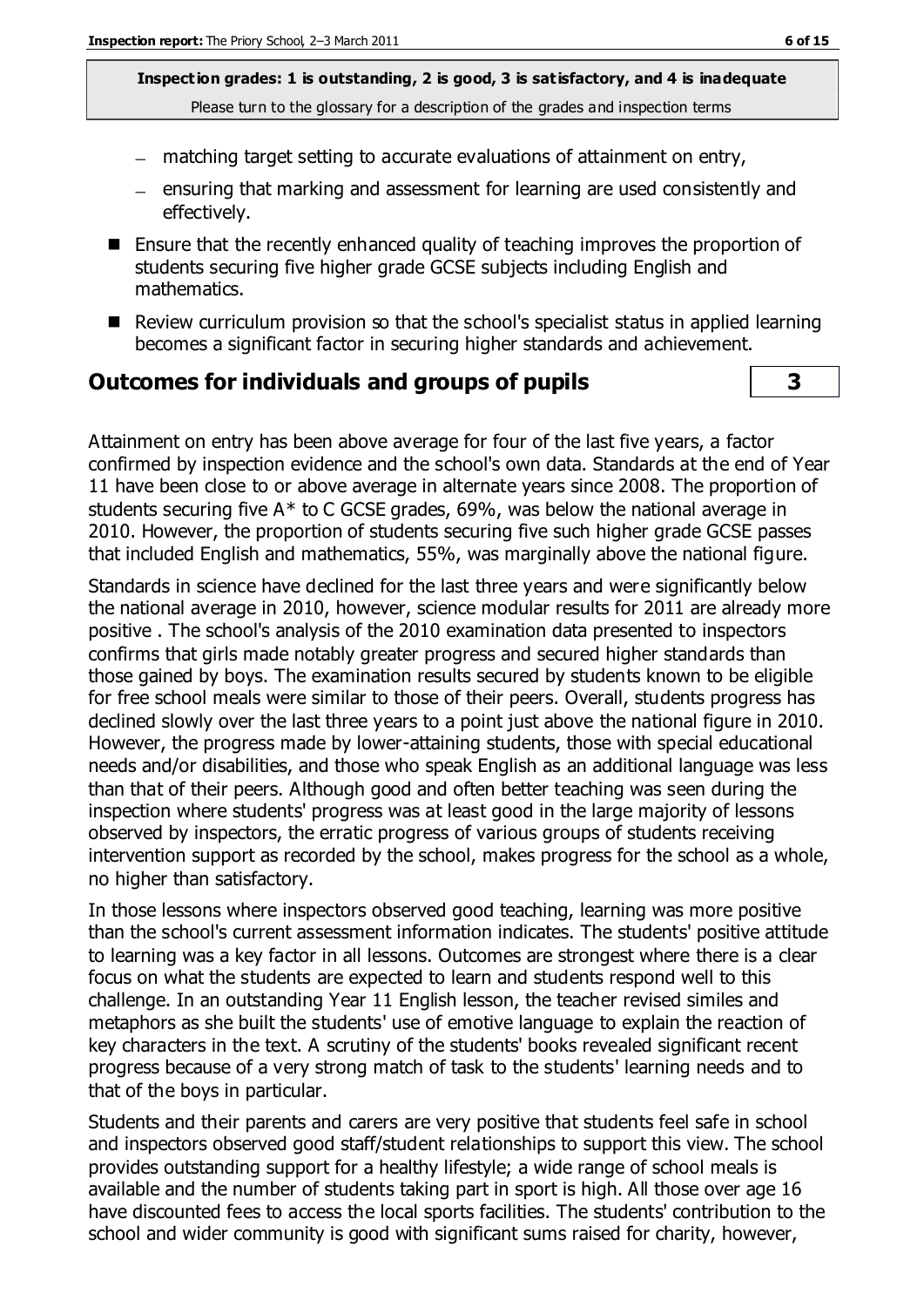those students who the school put forward for interview by the inspection team felt that they could do more if the school provided greater opportunities.

The students' workplace and other skills are good because, although standards are average and achievement is satisfactory, behaviour and punctuality are good and attendance is high. The students' computer skills are a positive factor in the improving outcomes from the school's specialist subject areas. The students' spiritual, moral, social and cultural development is good. They respect others' needs and interests and make responsible judgements as they move around the school. Students have a strong sense of common values across the different ethnic, religious and socio-economic backgrounds that they encounter in school.

| Pupils' achievement and the extent to which they enjoy their learning                                                     | 3            |
|---------------------------------------------------------------------------------------------------------------------------|--------------|
| Taking into account:<br>Pupils' attainment <sup>1</sup>                                                                   | 3            |
| The quality of pupils' learning and their progress                                                                        | 3            |
| The quality of learning for pupils with special educational needs and/or disabilities<br>and their progress               | 3            |
| The extent to which pupils feel safe                                                                                      | 1            |
| Pupils' behaviour                                                                                                         | $\mathbf{2}$ |
| The extent to which pupils adopt healthy lifestyles                                                                       | 1            |
| The extent to which pupils contribute to the school and wider community                                                   | $\mathbf{z}$ |
| The extent to which pupils develop workplace and other skills that will contribute to<br>their future economic well-being | 2            |
| Taking into account:<br>Pupils' attendance <sup>1</sup>                                                                   | 1            |
| The extent of pupils' spiritual, moral, social and cultural development                                                   | 2            |

These are the grades for pupils' outcomes

<sup>1</sup> The grades for attainment and attendance are: 1 is high; 2 is above average; 3 is broadly average; and 4 is low

#### **How effective is the provision?**

Inspectors judged more than three-quarters of lessons to be good or better. This strong teaching performance is addressing the weaknesses in learning revealed in the school's attainment and achievement data. The good working relationships established between staff and students build confidence. As a consequence, the majority of students have very positive attitudes to learning. The common features that contribute to good and, sometimes, exceptional learning are underpinned by the teachers' high expectations and detailed planning to take account of the students' individual learning needs. In the best lessons, pace and challenge are well matched to students' abilities and the range of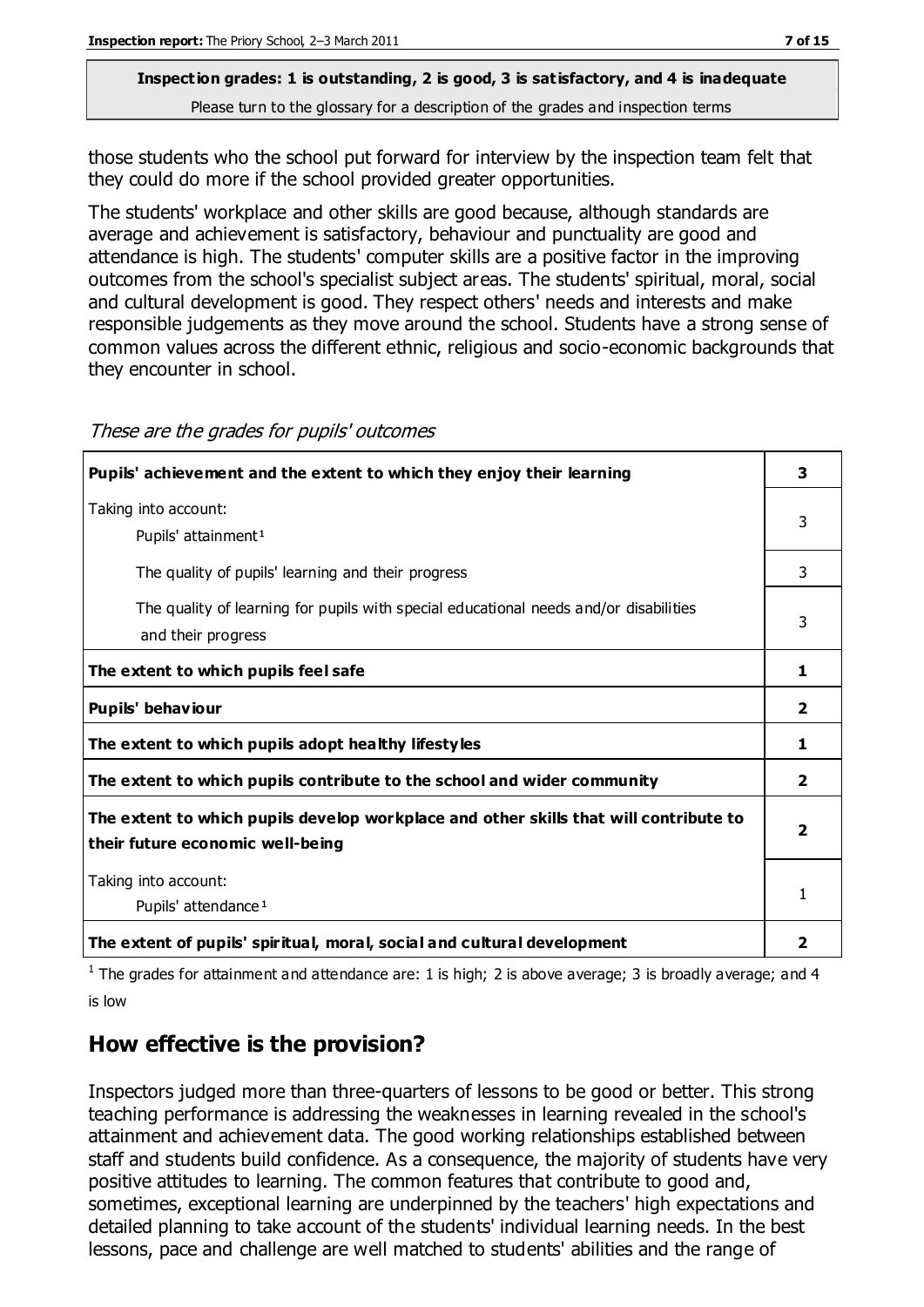# **Inspection grades: 1 is outstanding, 2 is good, 3 is satisfactory, and 4 is inadequate**

Please turn to the glossary for a description of the grades and inspection terms

activities ensures that students make rapid progress. Although most lessons are well planned, the plans are not always implemented effectively, sometimes failing to secure the context of the learning required sufficiently clearly so that student progress varies too much. The quality of teaching is not as effective when learning outcomes are not identified accurately enough. The use of assessment to inform learning is a feature of the strongest lessons but the quality of practice varies excessively.

The school has useful assessment systems to check students' progress but the information presented to inspectors showed inconsistent progress across English, mathematics and science in Years 7, 8, 9 and 11. Marking is completed regularly but varies between adequate and exceptional.

The school provides a wide range of GCSE and an increasing range of applied and vocational courses derived from its specialisms. There is a strong focus on developing literacy and mathematical skills across the curriculum. Effective use of information and communication technology promotes learning. Students benefit from an excellent range of popular extra-curricular activities and this is reflected in high participation rates. Specialist status in business and enterprise and applied learning permeates the work of the school and has a positive impact on students' personal development.

Students have a positive view of the school and the pastoral care it provides and inspectors agree. They comment that they feel very secure and can ask any adult for support. They value the role of their older peers who act as mentors, the transition support provided as they move from primary school, the work of external mentors, and the support provided for young carers. Strong multi-agency work and clear expectations have significantly reduced the risk of exclusion.

| The quality of teaching                                                                                    |  |
|------------------------------------------------------------------------------------------------------------|--|
| Taking into account:<br>The use of assessment to support learning                                          |  |
| The extent to which the curriculum meets pupils' needs, including, where relevant,<br>through partnerships |  |
| The effectiveness of care, guidance and support                                                            |  |

These are the grades for the quality of provision

### **How effective are leadership and management?**

The senior team has embedded ambition and driven improvement in behaviour, attendance and in the current quality of teaching, but not successfully in attainment and achievement. However, the core misconception regarding student progress remains and has been the dominant factor in this inspection report. The school judged equality of opportunity as outstanding but the inspection team found it to be only satisfactory because of the inconsistency of student progress evident in the school's documentation presented to inspectors. Senior managers were invited to join inspectors in the joint observation of teaching where the improvements secured in teaching and learning were evident.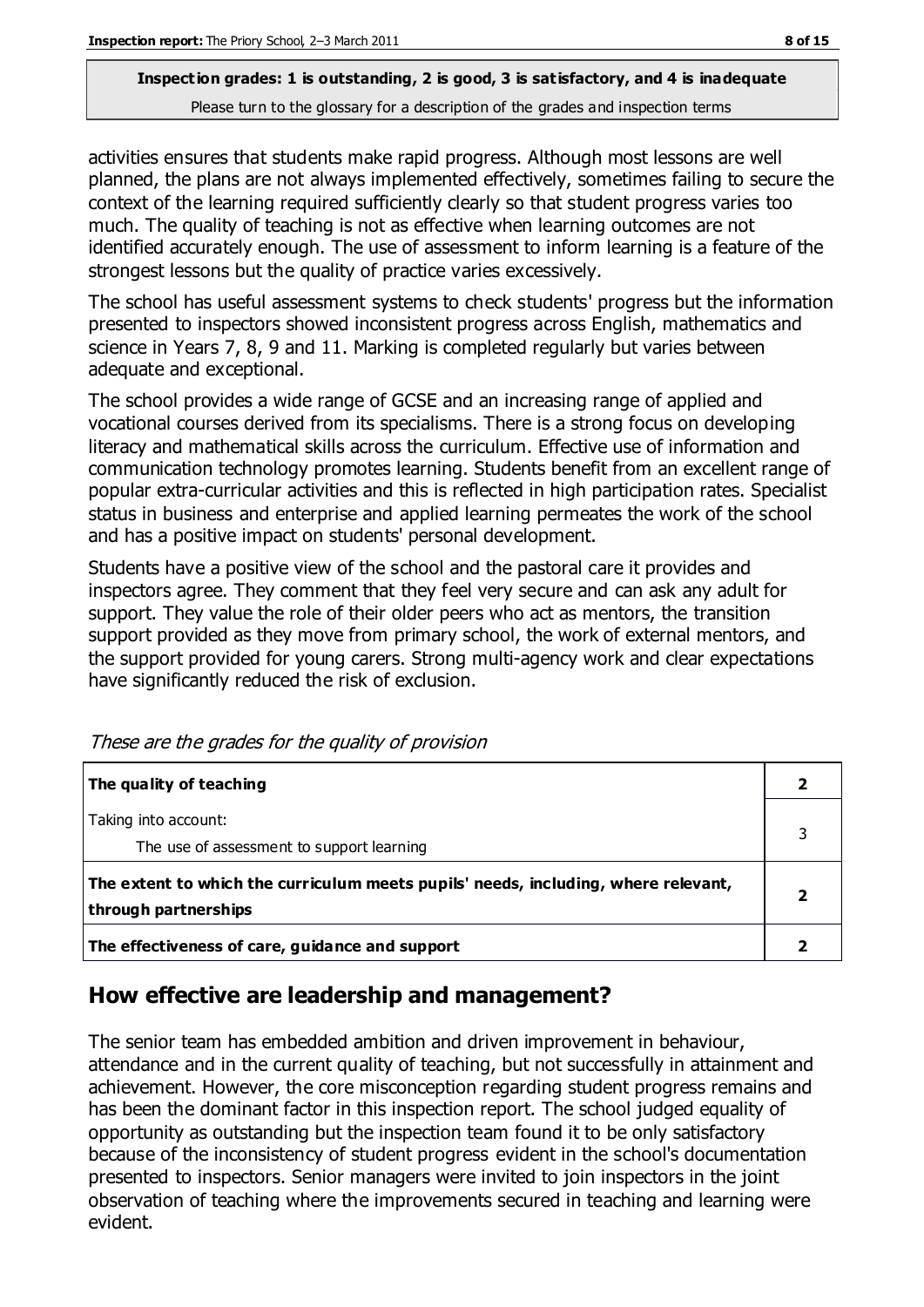Community cohesion is good, particularly locally, and although there is an international dimension to this work, the school was unable to provide evidence of any impact derived from the headteacher's visit to Rwanda.

The governing body is effective with a clear focus on enhancing provision and working within the community, although they have accepted the school's evaluation of progress. The governing body has put significant effort into securing outstanding partnership working with the other secondary schools in the town and has a positive impact on post-16 outcomes and provision.

The school's safeguarding procedures are good, particularly on staff recruitment and the training provided for school bus drivers, although inspectors had to guide the school in completing some of the administrative details required. Engagement with parents and carers is good, although 18 of those who responded to the inspection questionnaire felt the school did not take account of parental and carers' concerns. Many took the time to write positively to the inspection team.

| The effectiveness of leadership and management in embedding ambition and driving<br><i>improvement</i>                                                           | 3              |
|------------------------------------------------------------------------------------------------------------------------------------------------------------------|----------------|
| Taking into account:<br>The leadership and management of teaching and learning                                                                                   | 2              |
| The effectiveness of the governing body in challenging and supporting the<br>school so that weaknesses are tackled decisively and statutory responsibilities met | $\overline{2}$ |
| The effectiveness of the school's engagement with parents and carers                                                                                             | $\overline{2}$ |
| The effectiveness of partnerships in promoting learning and well-being                                                                                           | 1              |
| The effectiveness with which the school promotes equality of opportunity and tackles<br>discrimination                                                           | 3              |
| The effectiveness of safeguarding procedures                                                                                                                     | $\overline{2}$ |
| The effectiveness with which the school promotes community cohesion                                                                                              | 2              |
| The effectiveness with which the school deploys resources to achieve value for money                                                                             | з              |

These are the grades for leadership and management

# **Sixth form**

The inspection team agreed with the school's evaluation that the overall effectiveness of the sixth form is good. Senior pupils support their younger peers effectively within the pastoral system and the head boy and head girl are full members of the governing body. Standards and achievement are rising rapidly. This is a result of the school's outstanding partnership working with the Hitchin Sixth Form Consortium. The vibrancy of discussion generated by groups of students representing all three schools was a significant factor in the quality of learning. As a result the average points scored by students has risen steadily for the last two years. The sixth form is well led, coordinated effectively across the three schools and, as a result, provides an outstanding range of courses for the young people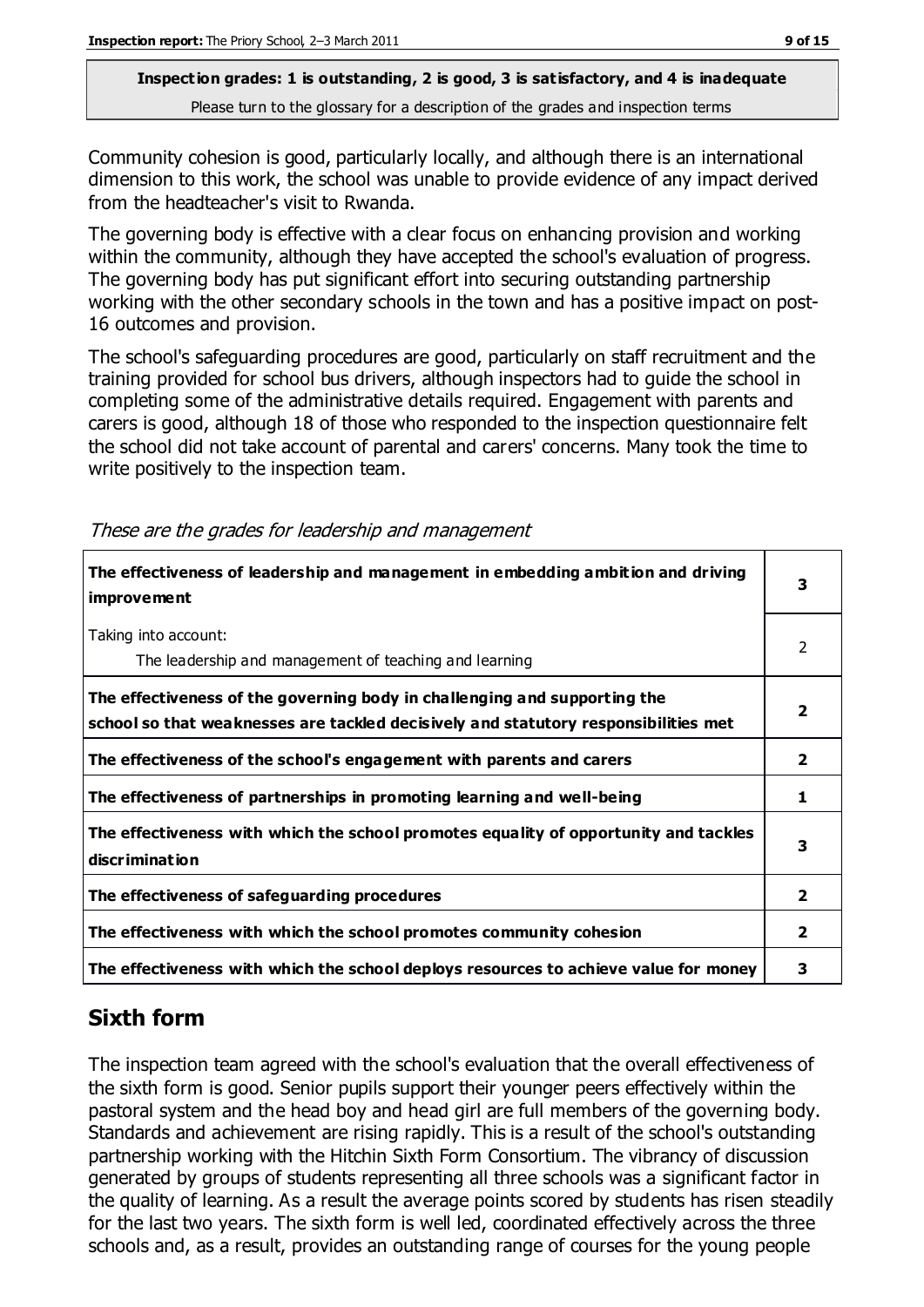# **Inspection grades: 1 is outstanding, 2 is good, 3 is satisfactory, and 4 is inadequate**

Please turn to the glossary for a description of the grades and inspection terms

attending it. One of the strengths of governance is the working relationships secured between the three schools and the quality assurance procedures that related to sixth form teaching. Inspectors visited nine sixth form lessons and found teaching to be good or better on every occasion. The working dynamic between staff and students from the three schools was a positive factor and those individuals from the two partner schools who spoke to inspectors consistently noted the quality of support they received.

| Overall effectiveness of the sixth form                         |  |
|-----------------------------------------------------------------|--|
| Taking into account:<br>Outcomes for students in the sixth form |  |
| The quality of provision in the sixth form                      |  |
| Leadership and management of the sixth form                     |  |

#### **Views of parents and carers**

The response to the questionnaire was more than double the usual national return. In addition, 128 parents and carers took the time to write personally to the inspection team, an unusually high proportion of the 492 inspection questionnaire responses. A number of questionnaire responses from parents and carers expressed reservations regarding the consistency with which homework was provided, and the support provided for their children. However, many others were very positive on these matters. A third of the parents and carers who wrote to inspectors expressed reservations regarding the consistent application of the school's 'consequences' behaviour-management system and this was a view echoed by the students chosen by the school to speak to the inspection team. Although the system has helped secure good behaviour, the level of reservations expressed and examples offered by some parents, carers and students point to an inconsistency of approach that the school is aware must be addressed.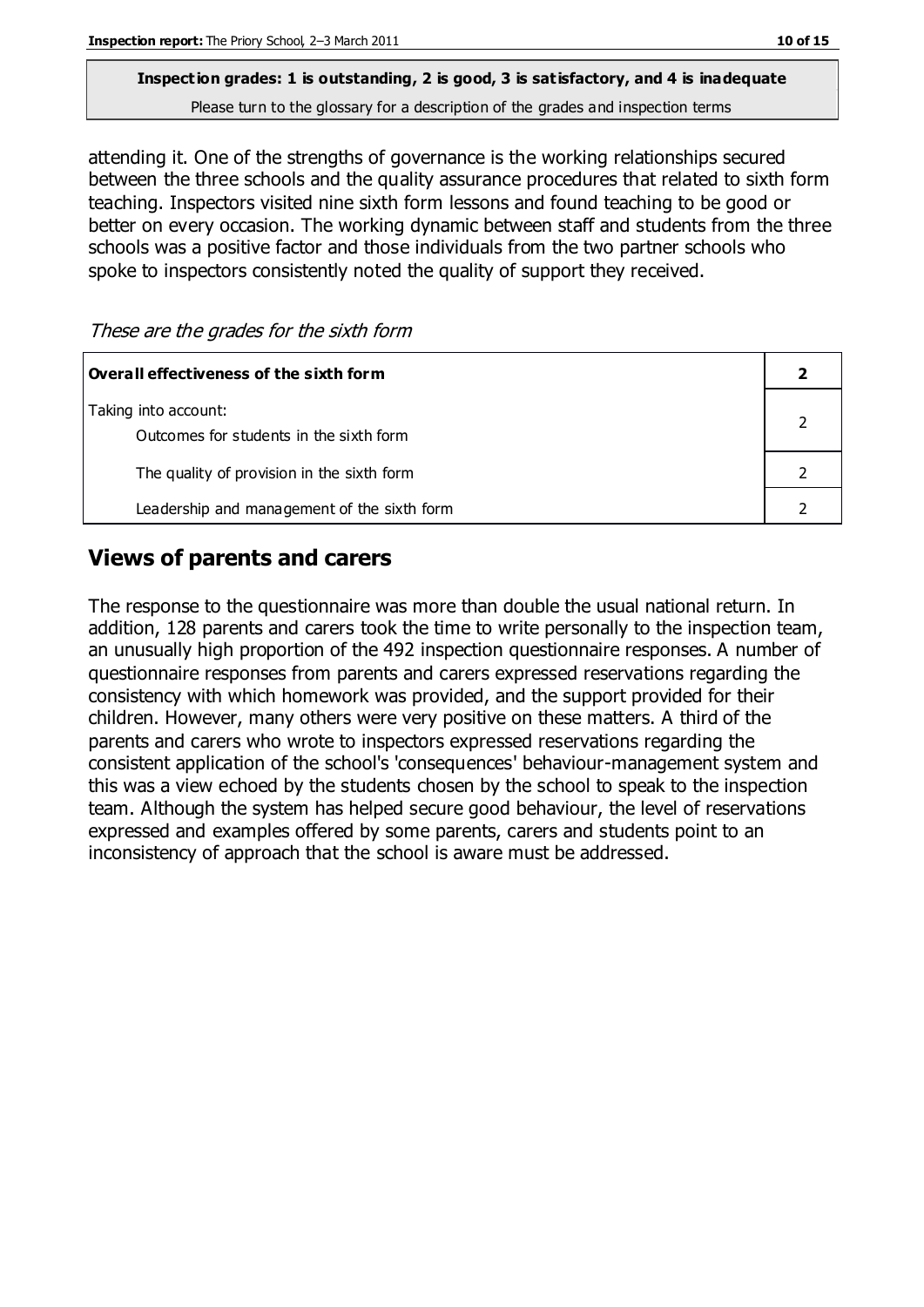#### **Responses from parents and carers to Ofsted's questionnaire**

Ofsted invited all the registered parents and carers of pupils registered at The Priory School to complete a questionnaire about their views of the school.

In the questionnaire, parents and carers were asked to record how strongly they agreed with 13 statements about the school. The inspection team received 492 completed questionnaires by the end of the on-site inspection. In total, there are 950 pupils registered at the school.

| <b>Statements</b>                                                                                                                                                                                                                                       | <b>Strongly</b><br>agree |               | Agree        |               | <b>Disagree</b> |                | <b>Strongly</b><br>disagree |                |
|---------------------------------------------------------------------------------------------------------------------------------------------------------------------------------------------------------------------------------------------------------|--------------------------|---------------|--------------|---------------|-----------------|----------------|-----------------------------|----------------|
|                                                                                                                                                                                                                                                         | <b>Total</b>             | $\frac{1}{2}$ | <b>Total</b> | $\frac{1}{2}$ | <b>Total</b>    | $\frac{1}{2}$  | <b>Total</b>                | $\frac{1}{2}$  |
| My child enjoys school                                                                                                                                                                                                                                  | 133                      | 27            | 292          | 60            | 50              | 10             | 12                          | $\overline{2}$ |
| The school keeps my child<br>safe                                                                                                                                                                                                                       | 193                      | 40            | 285          | 58            | 7               | $\mathbf{1}$   | $\overline{2}$              | $\mathbf 0$    |
| My school informs me about<br>my child's progress                                                                                                                                                                                                       | 156                      | 32            | 307          | 63            | 19              | 4              | 2                           | $\mathbf 0$    |
| My child is making enough<br>progress at this school                                                                                                                                                                                                    | 155                      | 32            | 281          | 58            | 41              | 8              | 7                           | $\mathbf{1}$   |
| The teaching is good at this<br>school                                                                                                                                                                                                                  | 127                      | 26            | 326          | 67            | 28              | 6              | 6                           | $\mathbf{1}$   |
| The school helps me to<br>support my child's learning                                                                                                                                                                                                   | 112                      | 23            | 310          | 64            | 50              | 10             | 10                          | $\overline{2}$ |
| The school helps my child to<br>have a healthy lifestyle                                                                                                                                                                                                | 84                       | 17            | 326          | 67            | 57              | 12             | 6                           | $\mathbf{1}$   |
| The school makes sure that<br>my child is well prepared for<br>the future (for example<br>changing year group,<br>changing school, and for<br>children who are finishing<br>school, entering further or<br>higher education, or entering<br>employment) | 137                      | 28            | 298          | 61            | 28              | 6              | $\overline{2}$              | $\mathbf 0$    |
| The school meets my child's<br>particular needs                                                                                                                                                                                                         | 142                      | 29            | 296          | 61            | 37              | 8              | 11                          | $\overline{2}$ |
| The school deals effectively<br>with unacceptable behaviour                                                                                                                                                                                             | 164                      | 34            | 268          | 55            | 40              | 8              | 12                          | $\overline{2}$ |
| The school takes account of<br>my suggestions and concerns                                                                                                                                                                                              | 78                       | 16            | 303          | 62            | 62              | 13             | 21                          | 4              |
| The school is led and<br>managed effectively                                                                                                                                                                                                            | 153                      | 31            | 288          | 59            | 32              | $\overline{7}$ | 12                          | $\overline{2}$ |
| Overall, I am happy with my<br>child's experience at this<br>school                                                                                                                                                                                     | 188                      | 39            | 262          | 54            | 27              | 6              | 11                          | $\overline{2}$ |

The table above summarises the responses that parents and carers made to each statement. The percentages indicate the proportion of parents and carers giving that response out of the total number of completed questionnaires. Where one or more parents and carers chose not to answer a particular question, the percentages will not add up to 100%.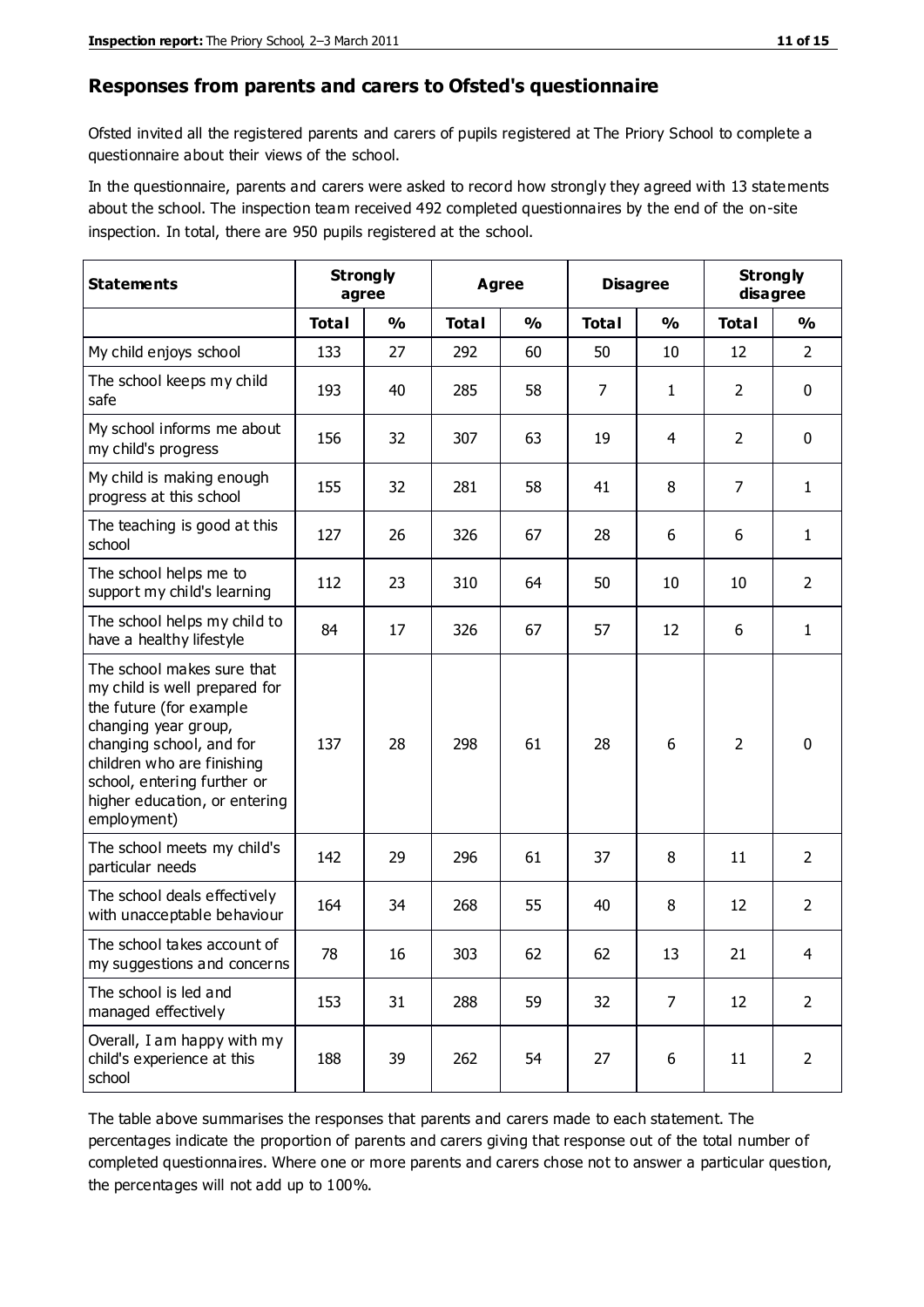# **Glossary**

| Grade   | <b>Judgement</b> | <b>Description</b>                                                                                                                                                                                                            |
|---------|------------------|-------------------------------------------------------------------------------------------------------------------------------------------------------------------------------------------------------------------------------|
| Grade 1 | Outstanding      | These features are highly effective. An outstanding school<br>provides exceptionally well for all its pupils' needs.                                                                                                          |
| Grade 2 | Good             | These are very positive features of a school. A school that<br>is good is serving its pupils well.                                                                                                                            |
| Grade 3 | Satisfactory     | These features are of reasonable quality. A satisfactory<br>school is providing adequately for its pupils.                                                                                                                    |
| Grade 4 | Inadequate       | These features are not of an acceptable standard. An<br>inadequate school needs to make significant improvement<br>in order to meet the needs of its pupils. Ofsted inspectors<br>will make further visits until it improves. |

#### **What inspection judgements mean**

#### **Overall effectiveness of schools**

|                       | Overall effectiveness judgement (percentage of schools) |      |                     |                   |
|-----------------------|---------------------------------------------------------|------|---------------------|-------------------|
| <b>Type of school</b> | <b>Outstanding</b>                                      | Good | <b>Satisfactory</b> | <b>Inadequate</b> |
| Nursery schools       | 59                                                      | 35   | 3                   | 3                 |
| Primary schools       | 9                                                       | 44   | 39                  | 7                 |
| Secondary schools     | 13                                                      | 36   | 41                  | 11                |
| Sixth forms           | 15                                                      | 39   | 43                  | 3                 |
| Special schools       | 35                                                      | 43   | 17                  | 5                 |
| Pupil referral units  | 21                                                      | 42   | 29                  | 9                 |
| All schools           | 13                                                      | 43   | 37                  | 8                 |

New school inspection arrangements were introduced on 1 September 2009. This means that inspectors now make some additional judgements that were not made previously.

The data in the table above are for the period 1 September 2009 to 31 August 2010 and are consistent with the latest published official statistics about maintained school inspection outcomes (see **[www.ofsted.gov.uk](http://www.ofsted.gov.uk/)**).

The sample of schools inspected during 2009/10 was not representative of all sc hools nationally, as weaker schools are inspected more frequently than good or outstanding schools.

Percentages are rounded and do not always add exactly to 100.

Sixth form figures reflect the judgements made for the overall effectiveness of the sixth form in secondary schools, special schools and pupil referral units.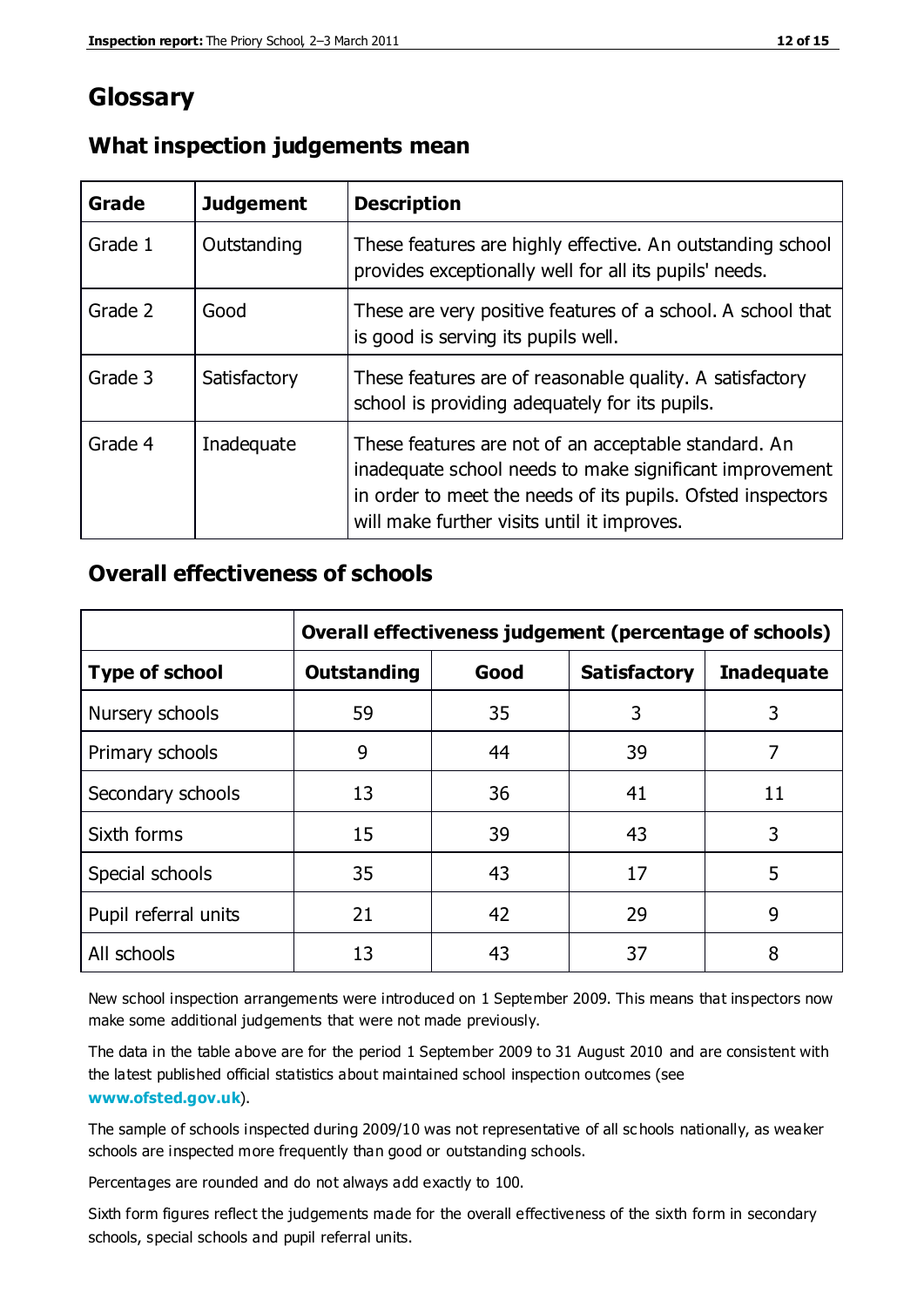# **Common terminology used by inspectors**

| Achievement:                  | the progress and success of a pupil in their learning,<br>development or training.                                                                                                                                                          |  |  |
|-------------------------------|---------------------------------------------------------------------------------------------------------------------------------------------------------------------------------------------------------------------------------------------|--|--|
| Attainment:                   | the standard of the pupils' work shown by test and<br>examination results and in lessons.                                                                                                                                                   |  |  |
| Capacity to improve:          | the proven ability of the school to continue<br>improving. Inspectors base this judgement on what<br>the school has accomplished so far and on the quality<br>of its systems to maintain improvement.                                       |  |  |
| Leadership and management:    | the contribution of all the staff with responsibilities,<br>not just the headteacher, to identifying priorities,<br>directing and motivating staff and running the school.                                                                  |  |  |
| Learning:                     | how well pupils acquire knowledge, develop their<br>understanding, learn and practise skills and are<br>developing their competence as learners.                                                                                            |  |  |
| <b>Overall effectiveness:</b> | inspectors form a judgement on a school's overall<br>effectiveness based on the findings from their<br>inspection of the school. The following judgements,<br>in particular, influence what the overall effectiveness<br>judgement will be. |  |  |
|                               | The school's capacity for sustained<br>improvement.                                                                                                                                                                                         |  |  |
|                               | Outcomes for individuals and groups of pupils.                                                                                                                                                                                              |  |  |
|                               | The quality of teaching.                                                                                                                                                                                                                    |  |  |
|                               | The extent to which the curriculum meets<br>pupils' needs, including, where relevant,<br>through partnerships.                                                                                                                              |  |  |
|                               | The effectiveness of care, guidance and<br>support.                                                                                                                                                                                         |  |  |
| Progress:                     | the rate at which pupils are learning in lessons and<br>over longer periods of time. It is often measured by<br>comparing the pupils' attainment at the end of a key                                                                        |  |  |

stage with their attainment when they started.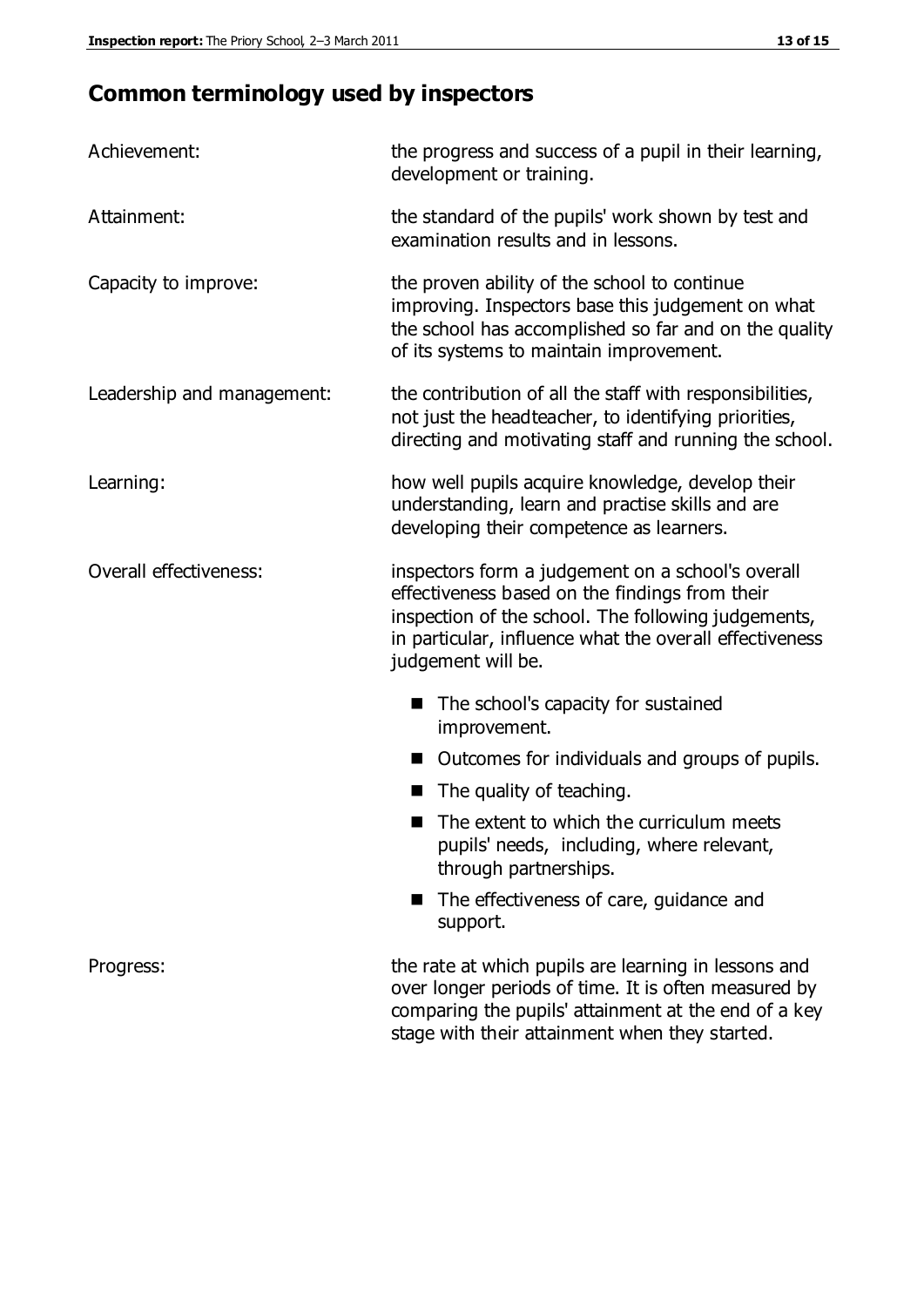#### **This letter is provided for the school, parents and carers to share with their children. It describes Ofsted's main findings from the inspection of their school.**

4 March 2011

Dear Students

#### **Inspection of The Priory School, Hitchin SG5 2UR**

You may remember inspectors visited your school just after the February half term. We were impressed by your behaviour, attitude to learning, attendance and punctuality. Overall, we consider your school is satisfactory.

You told us how highly you value the pastoral care and support you receive but how you feel the 'consequences' system is applied inconsistently. Your views on these matters were supported by your parents and carers and inspectors believe these inconsistencies should be removed.

Your attainment is in line with the national average, however, the rate at which you progress could be better. Inspectors were pleased to see the improvements secured in teaching in recent times. The inspection team was impressed with the quality of outcomes and provision in the sixth form.

I have asked your school to focus its efforts on:

- helping you all, but particularly the boys, to make better progress and raise standards by making better use of marking, assessment for learning and securing the most effective teaching available
- $\blacksquare$  reviewing curriculum provision so that the school's specialist status in applied learning becomes a significant factor in securing higher standards and achievement.

Yours sincerely

David Jones

Her Majesty's Inspector